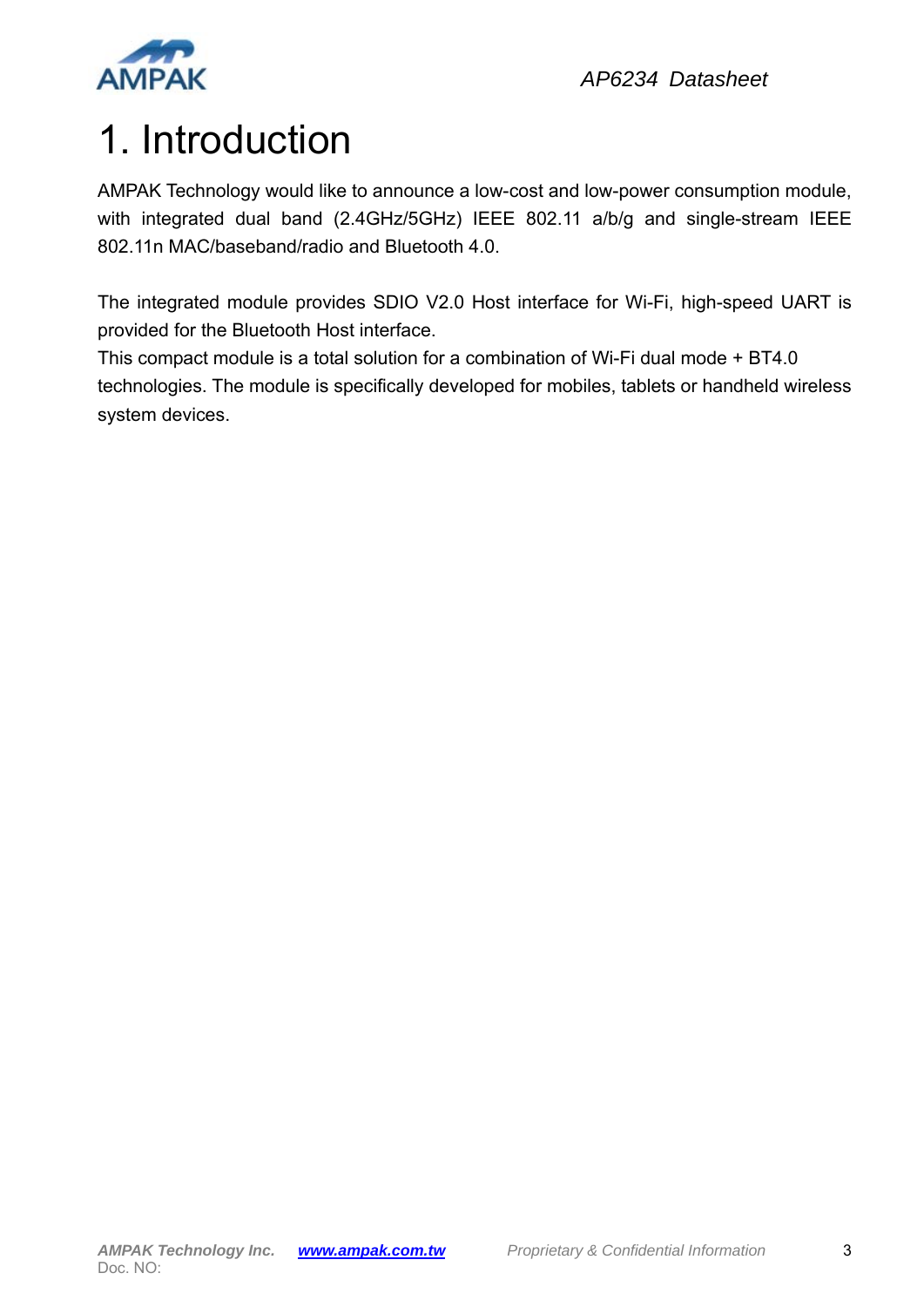

## 2. Features

#### **IEEE 802.11x Key Features**

- Dual-band 2.4GHz/5GHz 802.11a/b/g/n.
- Single-stream IEEE 802.11n support for 20MHz and 40MHz channels provides PHY layer rates up to 150Mbps.
- WLAN host interface options: SDIO v2.0 up to 50 MHz clock rate
- Support a single antenna shared between WLAN and Bluetooth.
- Security: WEP, WPS, WPA, WPA2, WMM, WAPI, AES,…

#### **Bluetooth Features**

- Bluetooth V4.0(BLE) Low Energy with provisions for supporting future specifications.
- Bluetooth Class1 or Class2 transmitter operation.
- BT host digital interface UART(up to 4 Mbps) with support all Bluetooth4.0 package types
- Multipoint operation with up to seven active ACL links, three active SCO and eSCO connections.
- Full support for power savings modes (standard sniff, deep sleep modes)
- ECI enhanced coexistence support, ability to coordinate BT SCO transmissions around WLAN receives

A simplified block diagram of the module is depicted in the figure below.

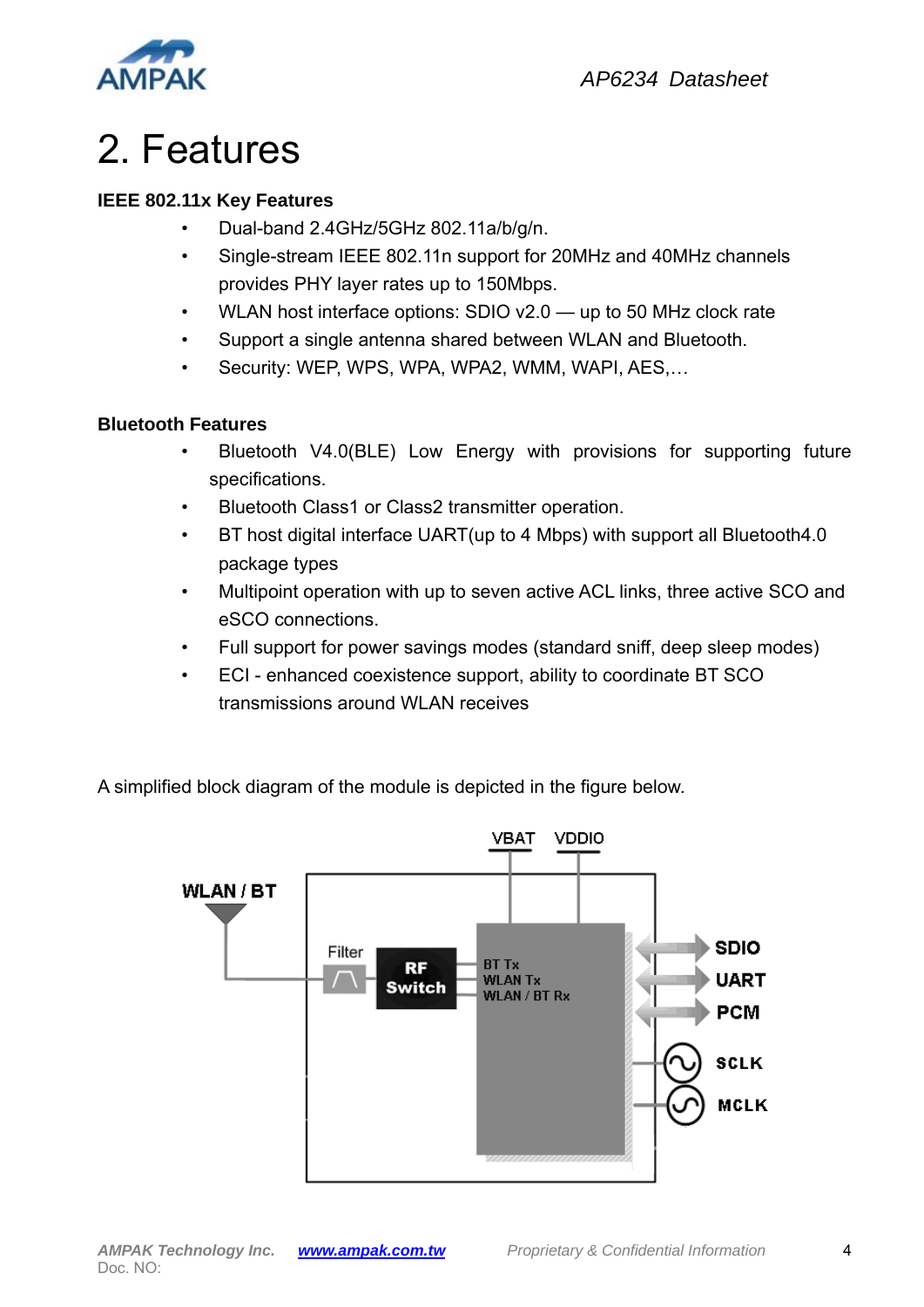

# 3. Deliverables

#### 3.1 Deliverables

The following products and software will be part of the product.

- Module with packaging
- **•** Evaluation Kits
- Software utility for integration, performance test.
- **•** Product Datasheet.
- Agency certified pre-tested report with the adapter board.

#### 3.2 Regulatory certifications

The product delivery is a pre-tested module, without the module level certification. For module approval, the platform's antennas are required for the certification.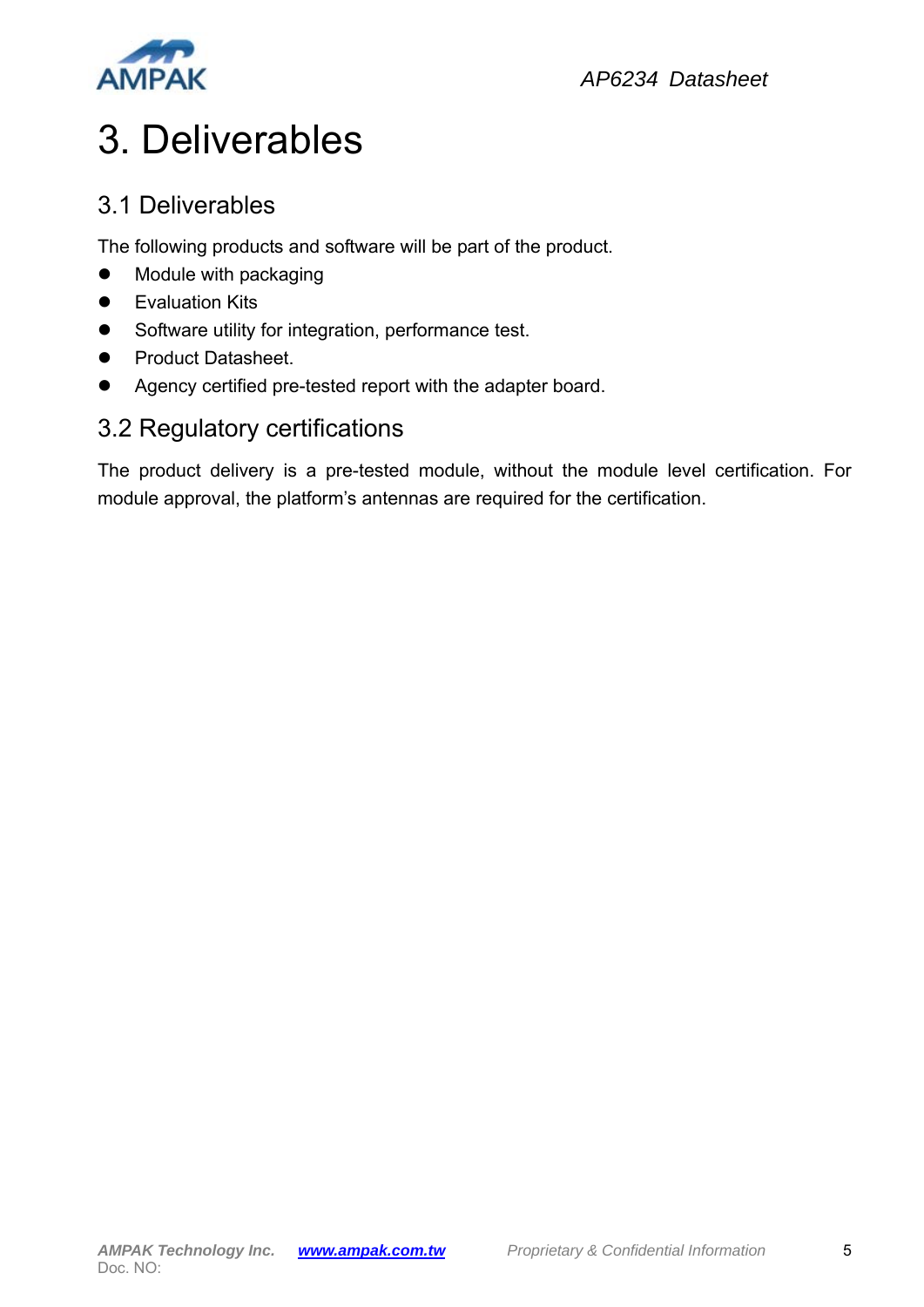

# 4. General Specification

#### 4.1 General Specification

| <b>Model Name</b>          | AP6234                                                 |  |  |
|----------------------------|--------------------------------------------------------|--|--|
| <b>Product Description</b> | Supports Wi-Fi dual mode /Bluetoothfunctionalities     |  |  |
| <b>Dimension</b>           | $L \times W \times H$ : 12.0 x 12.0 x 1.5 (typical) mm |  |  |
| WiFi Interface             | SDIOV <sub>2.0</sub>                                   |  |  |
| <b>BT</b> Interface        | <b>UART/PCM</b>                                        |  |  |
| Operating temperature      | -30 $^{\circ}$ C to 85 $^{\circ}$ C                    |  |  |
| Storage temperature        | -40 $^{\circ}$ C to 85 $^{\circ}$ C                    |  |  |
| Humidity                   | Operating Humidity 10% to 95% Non-Condensing           |  |  |

### 4.2 Voltages

#### 4.2.1 Absolute Maximum Ratings

| <b>Symbol</b> | <b>Description</b>                  |  | Min.   Max.   Unit $\parallel$ |  |
|---------------|-------------------------------------|--|--------------------------------|--|
| VBAT          | Input supply Voltage                |  | 5                              |  |
| VDDIO         | Digital/Bluetooth/SDIO/ I/O Voltage |  | 3.6                            |  |

#### 4.2.2 Recommended Operating Rating

The module requires two power supplies: VBAT and VDDIO.

|                              | Min.  | Typ. | Max. | Unit  |
|------------------------------|-------|------|------|-------|
| <b>Operating Temperature</b> | $-30$ | 25   | 85   | deg.C |
| <b>VBAT</b>                  | 3.0   | 3.6  | 4.8  |       |
| VDDIO                        | 1.6   | 3.3  | 3.4  |       |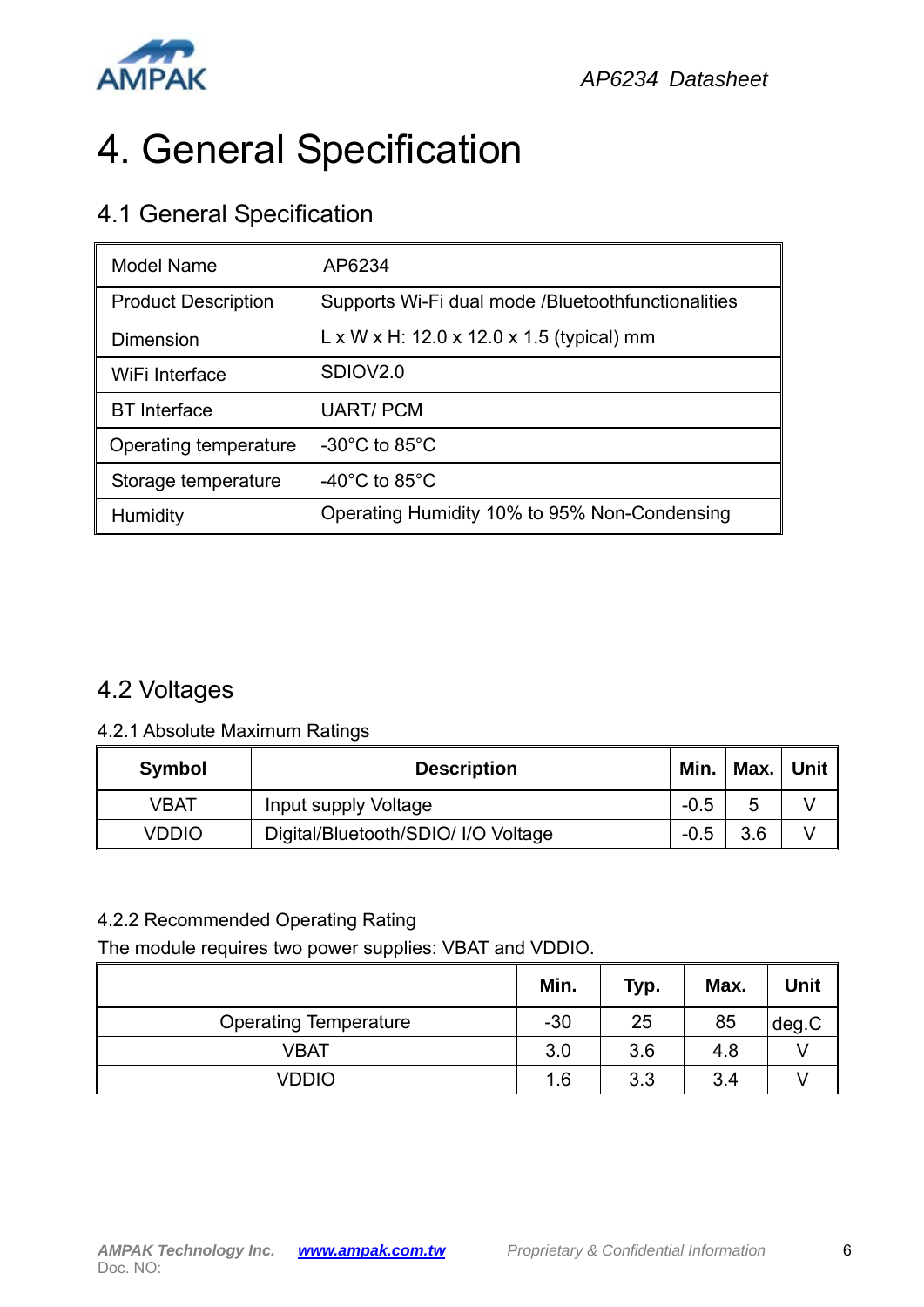

# 5. WiFi RF Specification

#### 5.1 2.4GHz & 5GHz RF Specification

#### Conditions : VBAT=3.6V ; VDDIO=3.3V ; Temp:25°C

| <b>Feature</b>                             | <b>Description</b>                                                |  |  |  |
|--------------------------------------------|-------------------------------------------------------------------|--|--|--|
| <b>WLAN Standard</b>                       | IEEE 802.11a/b/g/n, WiFi compliant                                |  |  |  |
| <b>Frequency Range</b>                     | 2.400 GHz ~ 2.497 GHz (2.4 GHz ISM Band)                          |  |  |  |
|                                            | 4.900 GHz ~ 5.845 GHz (5.0 GHz ISM Band)                          |  |  |  |
| <b>Number of Channels</b>                  | $2.4$ GHz : Ch1 ~ Ch14                                            |  |  |  |
|                                            | 5.0GHz : Please see the table <sup>1</sup>                        |  |  |  |
|                                            | 802.11a: OFDM /64-QAM, 16-QAM, QPSK, BPSK                         |  |  |  |
| Modulation                                 | 802.11b: DQPSK, DBPSK, CCK                                        |  |  |  |
|                                            | 802.11 g/n: OFDM /64-QAM, 16-QAM, QPSK, BPSK                      |  |  |  |
|                                            | 802.11a /54Mbps : 13 dBm ± 1.5 dB @ EVM ≤ -25dB                   |  |  |  |
| <b>Output Power</b>                        | 802.11b /11Mbps : 16 dBm ± 1.5 dB @ EVM ≤ -9dB                    |  |  |  |
|                                            | 802.11g /54Mbps: 15 dBm ± 1.5 dB @ EVM ≤ -25dB                    |  |  |  |
|                                            | 802.11n /MCS7 : 14 dBm ± 1.5 dB @ EVM ≤ -28dB                     |  |  |  |
|                                            | $MCS = 0$<br>PER @ -88 dBm, typical                               |  |  |  |
|                                            | $MCS=1$<br>PER @ -84 dBm, typical<br>-                            |  |  |  |
|                                            | $MCS=2$<br>PER @ -82 dBm, typical<br>$\overline{\phantom{0}}$     |  |  |  |
| <b>Receive Sensitivity</b><br>(11n, 20MHz) | $MCS=3$<br>PER @ -80 dBm, typical<br>$\overline{\phantom{0}}$     |  |  |  |
| @10% PER                                   | $MCS=4$<br>PER $@$ -77 dBm, typical<br>$\overline{\phantom{0}}$   |  |  |  |
|                                            | $MCS=5$<br>PER @ -74dBm, typical                                  |  |  |  |
|                                            | $MCS=6$<br>PER $@ -72$ dBm, typical                               |  |  |  |
|                                            | $MCS=7$<br>PER $@ - 70$ dBm, typical<br>$\overline{\phantom{0}}$  |  |  |  |
|                                            | $MCS = 0$<br>PER @ -87 dBm, typical                               |  |  |  |
|                                            | $MCS=1$<br>PER @ -83 dBm, typical<br>$\overline{a}$               |  |  |  |
|                                            | $MCS=2$<br>PER @ -81 dBm, typical                                 |  |  |  |
| <b>Receive Sensitivity</b><br>(11n, 40MHz) | $MCS=3$<br>PER @ -79 dBm, typical<br>-                            |  |  |  |
| @10% PER                                   | $MCS=4$<br>PER @ -77 dBm, typical<br>-                            |  |  |  |
|                                            | $MCS=5$<br>PER $@$ -76 dBm, typical<br>-                          |  |  |  |
|                                            | $MCS=6$<br>PER $@$ -71 dBm, typical<br>-                          |  |  |  |
|                                            | $MCS = 7$<br>PER $@$ -70 dBm, typical<br>$\overline{\phantom{0}}$ |  |  |  |
|                                            | 6Mbps<br>PER $@$ -89 dBm, typical                                 |  |  |  |
| Receive Sensitivity (11g)                  | 9Mbps<br>PER @ -88 dBm, typical                                   |  |  |  |
| @10% PER                                   | 12Mbps<br>PER @ -86 dBm, typical<br>-                             |  |  |  |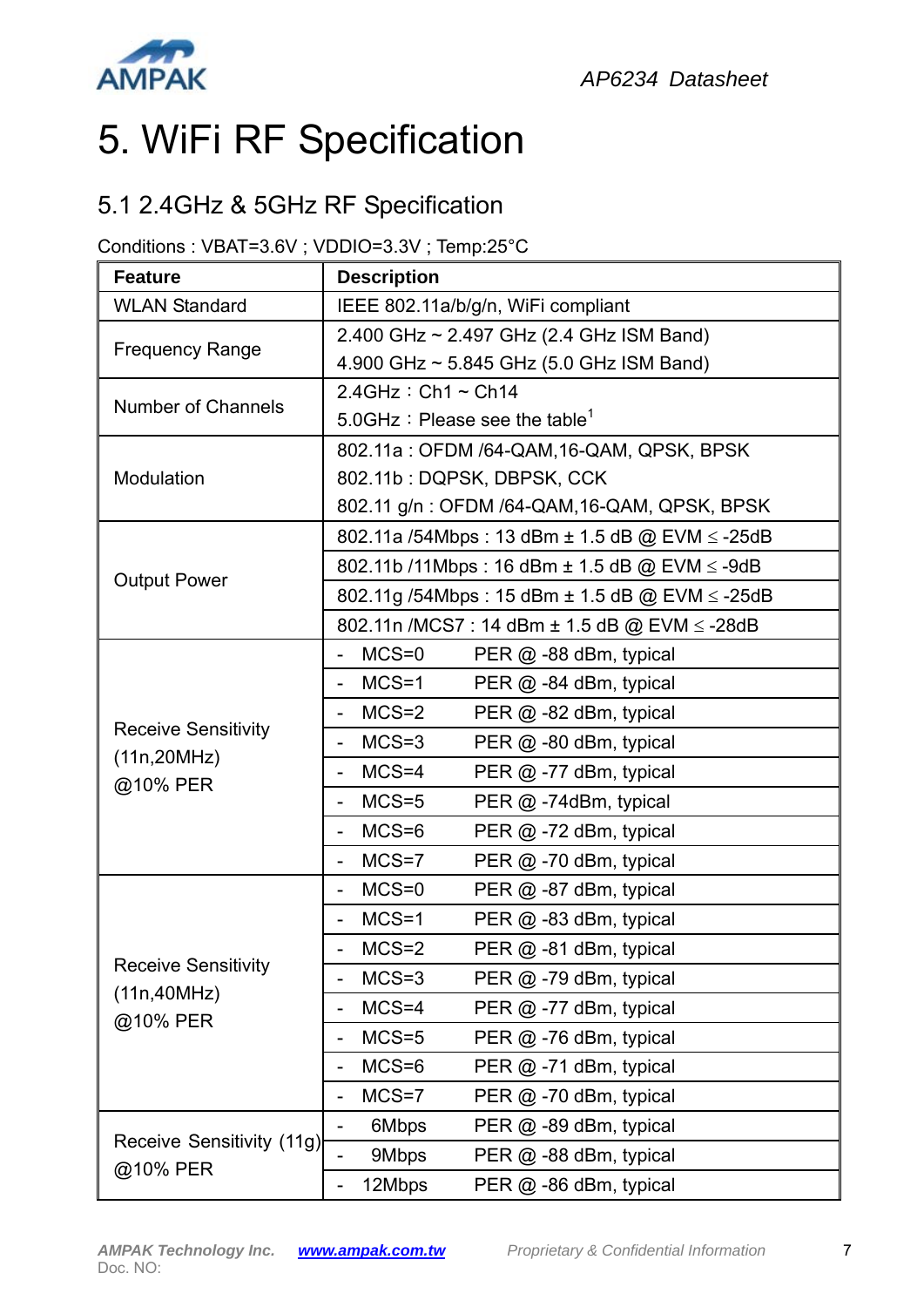

|                            | 18Mbps<br>PER $@$ -84 dBm, typical                          |  |  |  |  |
|----------------------------|-------------------------------------------------------------|--|--|--|--|
|                            | 24Mbps<br>PER $@$ -82 dBm, typical                          |  |  |  |  |
|                            | 36Mbps<br>PER $@$ -78 dBm, typical                          |  |  |  |  |
|                            | 48Mbps<br>PER @ -75 dBm, typical                            |  |  |  |  |
|                            | 54Mbps<br>PER @ -73 dBm, typical                            |  |  |  |  |
|                            | 1Mbps<br>PER @ -95 dBm, typical<br>$\overline{a}$           |  |  |  |  |
| Receive Sensitivity (11b)  | 2Mbps<br>PER @ -94 dBm, typical<br>$\blacksquare$           |  |  |  |  |
| @8% PER                    | 5.5Mbps<br>PER @ -90 dBm, typical<br>$\overline{a}$         |  |  |  |  |
|                            | 11Mbps<br>PER @ -87 dBm, typical<br>-                       |  |  |  |  |
|                            | 6Mbps<br>PER @ -88 dBm, typical<br>-                        |  |  |  |  |
|                            | 9Mbps<br>PER @ -86 dBm, typical<br>$\overline{\phantom{0}}$ |  |  |  |  |
|                            | 12Mbps<br>PER @ -84 dBm, typical                            |  |  |  |  |
| Receive Sensitivity (11a)  | ۹<br>18Mbps<br>PER @ -82 dBm, typical                       |  |  |  |  |
| @10% PER                   | 24Mbps<br>PER $@$ -80 dBm, typical                          |  |  |  |  |
|                            | 36Mbps<br>PER @ -78 dBm, typical                            |  |  |  |  |
|                            | 48Mbps<br>PER $@ -75$ dBm, typical                          |  |  |  |  |
|                            | 54Mbps<br>PER $@ - 73$ dBm, typical                         |  |  |  |  |
|                            | 802.11b: -10 dBm                                            |  |  |  |  |
| <b>Maximum Input Level</b> | 802.11a/g/n: -20 dBm                                        |  |  |  |  |
|                            | 802.11a: 6, 9, 12, 18, 24, 36, 48, 54Mbps                   |  |  |  |  |
|                            | 802.11b: 1, 2, 5.5, 11Mbps                                  |  |  |  |  |
| Data Rate                  | 802.11g: 6, 9, 12, 18, 24, 36, 48, 54Mbps                   |  |  |  |  |
|                            | 802.11n: MCS0, MCS1, MCS2, MCS3, MCS4, MCS5,                |  |  |  |  |
|                            | MCS6, MCS7                                                  |  |  |  |  |
| Antenna Reference          | Small antennas with 0~2 dBi peak gain                       |  |  |  |  |

1 5GHz Channel table

| Band (GHz)      | <b>Operating Channel</b><br><b>Numbers</b> | Channel center<br>frequencies(MHz) |
|-----------------|--------------------------------------------|------------------------------------|
|                 | 36                                         | 5180                               |
| 5.15GHz~5.25GHz | 40                                         | 5200                               |
|                 | 44                                         | 5220                               |
|                 | 48                                         | 5240                               |
|                 | 52                                         | 5260                               |
| 5.25GHz~5.35GHz | 56                                         | 5280                               |
|                 | 60                                         | 5300                               |
|                 | 64                                         | 5320                               |
|                 | 100                                        | 5500                               |
|                 | 104                                        | 5520                               |
|                 | 108                                        | 5540                               |
| 5.5GHz~5.7GHz   | 112                                        | 5560                               |
|                 | 116                                        | 5580                               |
|                 | 120                                        | 5600                               |
|                 | 124                                        | 5620                               |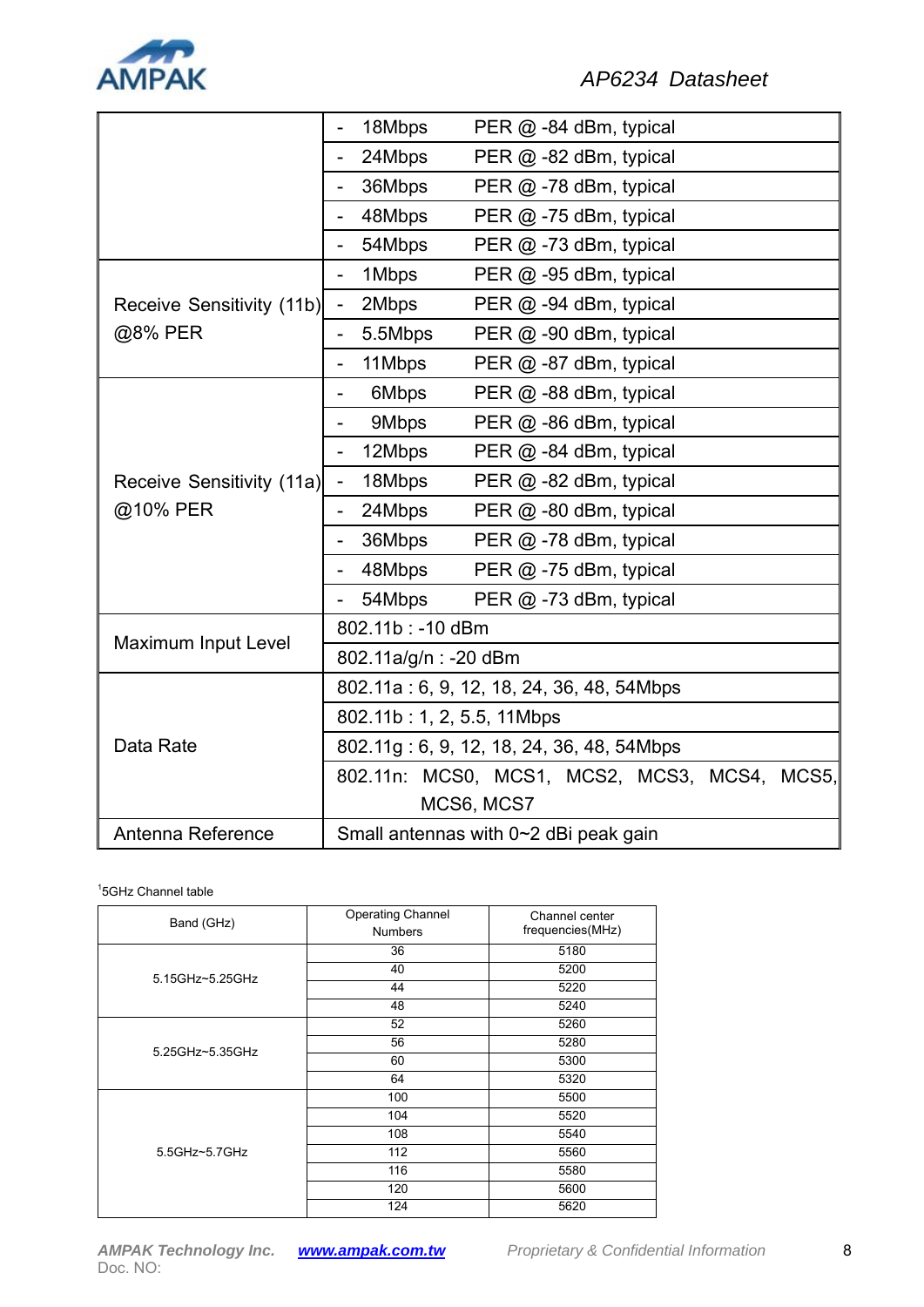

|                   | 128 | 5640 |
|-------------------|-----|------|
|                   | 132 | 5660 |
|                   | 136 | 5680 |
|                   | 140 | 5700 |
| 5.725GHz~5.825GHz | 149 | 5745 |
|                   | 153 | 5765 |
|                   | 157 | 5785 |
|                   | 161 | 5805 |

# 6. Bluetooth Specification

## 6.1 Bluetooth Specification

Conditions : VBAT=3.6V ; VDDIO=3.3V ; Temp:25°C

| <b>Feature</b>                                        | <b>Description</b>             |                                       |      |  |
|-------------------------------------------------------|--------------------------------|---------------------------------------|------|--|
| <b>General Specification</b>                          |                                |                                       |      |  |
| <b>Bluetooth Standard</b>                             |                                | Bluetooth V4.0 of 1, 2 and 3 Mbps.    |      |  |
| Host Interface                                        | <b>UART</b>                    |                                       |      |  |
| Antenna Reference                                     |                                | Small antennas with 0~2 dBi peak gain |      |  |
| <b>Frequency Band</b>                                 | 2.400 GHz ~ 2483.5 GHz         |                                       |      |  |
| <b>Number of Channels</b>                             | 79 channels                    |                                       |      |  |
| Modulation                                            | FHSS, GFSK, DPSK, DQPSK        |                                       |      |  |
| <b>RF Specification</b>                               |                                |                                       |      |  |
|                                                       | Min.                           | <b>Typical.</b>                       | Max. |  |
| Output Power (Class 1.5)                              |                                | 10 dBm                                |      |  |
| Output Power (Class 2)                                |                                | 2 dBm                                 |      |  |
| Sensitivity @ BER=0.1%<br>for GFSK (1Mbps)            |                                | $-86$ dBm                             |      |  |
| Sensitivity @ BER=0.01%<br>for $\pi$ /4-DQPSK (2Mbps) |                                | $-86$ dBm                             |      |  |
| Sensitivity @ BER=0.01%<br>for 8DPSK (3Mbps)          |                                | $-80$ dBm                             |      |  |
|                                                       | GFSK (1Mbps):-20dBm            |                                       |      |  |
| Maximum Input Level                                   | $\pi$ /4-DQPSK (2Mbps) :-20dBm |                                       |      |  |
|                                                       | 8DPSK (3Mbps) :-20dBm          |                                       |      |  |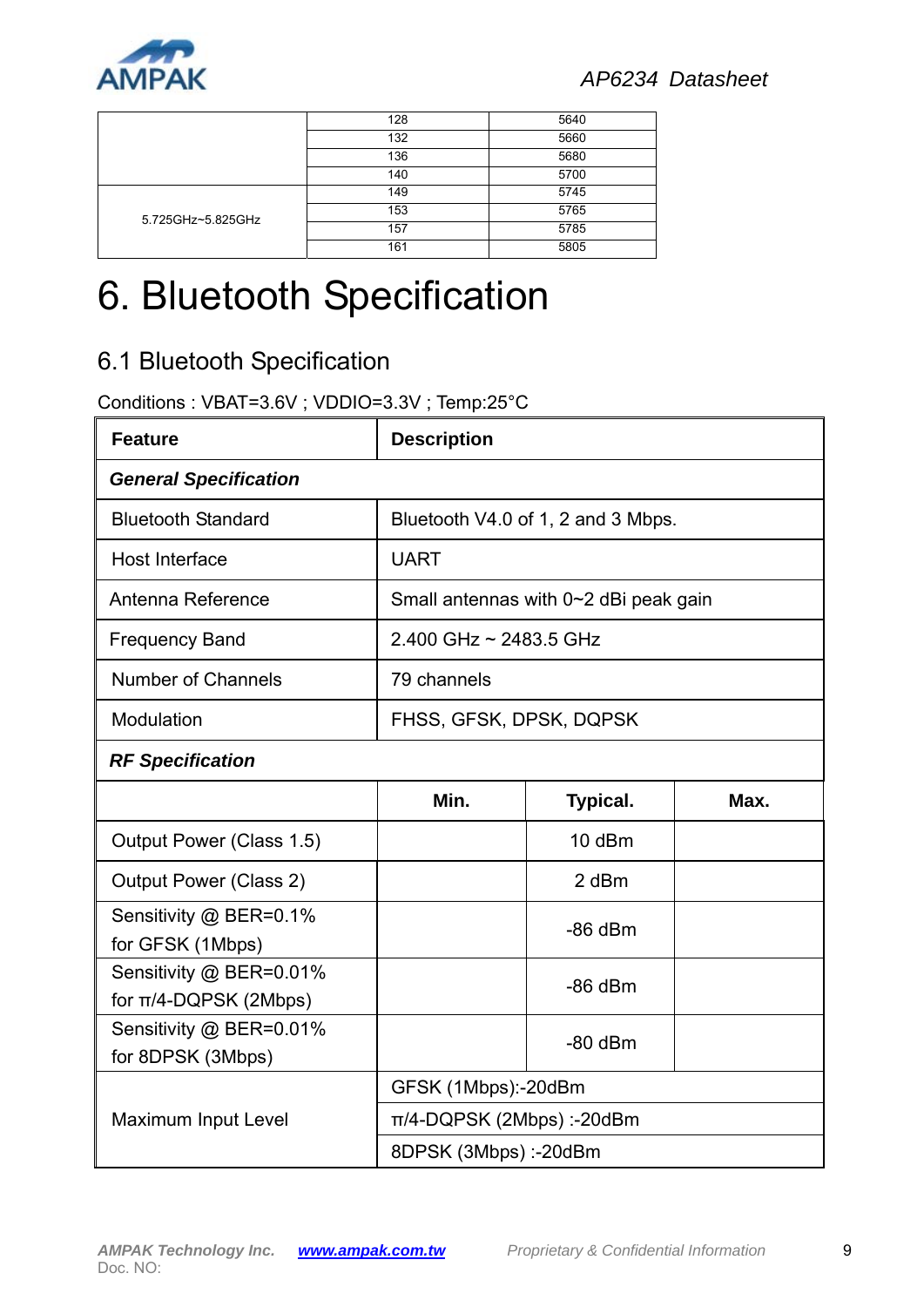

# 7. Pin Assignments

## 7.1 Pin Outline



## 7.2 Pin Definition

| <b>NO</b>      | <b>Name</b>         | <b>Type</b> | <b>Description</b>                       |  |
|----------------|---------------------|-------------|------------------------------------------|--|
| 1              | <b>GND</b>          |             | <b>Ground connections</b>                |  |
| $\overline{2}$ | <b>WL BT ANT</b>    | I/O         | RF I/O port                              |  |
| 3              | <b>GND</b>          |             | <b>Ground connections</b>                |  |
| 4              | <b>NC</b>           |             | Floating (Don't connected to ground)     |  |
| 5              | N <sub>C</sub>      |             | Floating (Don't connected to ground)     |  |
| 6              | <b>BT WAKE</b>      |             | <b>HOST wake-up Bluetooth device</b>     |  |
| 7              | BT HOST WAKE        | O           | Bluetooth device to wake-up HOST         |  |
| 8              | <b>NC</b>           |             | Floating (Don't connected to ground)     |  |
| 9              | VBAT                | P           | Main power voltage source input          |  |
| 10             | XTAL IN             |             | <b>XTAL oscillator input</b>             |  |
| 11             | XTAL OUT            | O           | <b>XTAL oscillator output</b>            |  |
| 12             | WL REG ON           |             | Internal regulators power enable/disable |  |
| 13             | <b>WL HOST WAKE</b> | O           | <b>WLAN to wake-up HOST</b>              |  |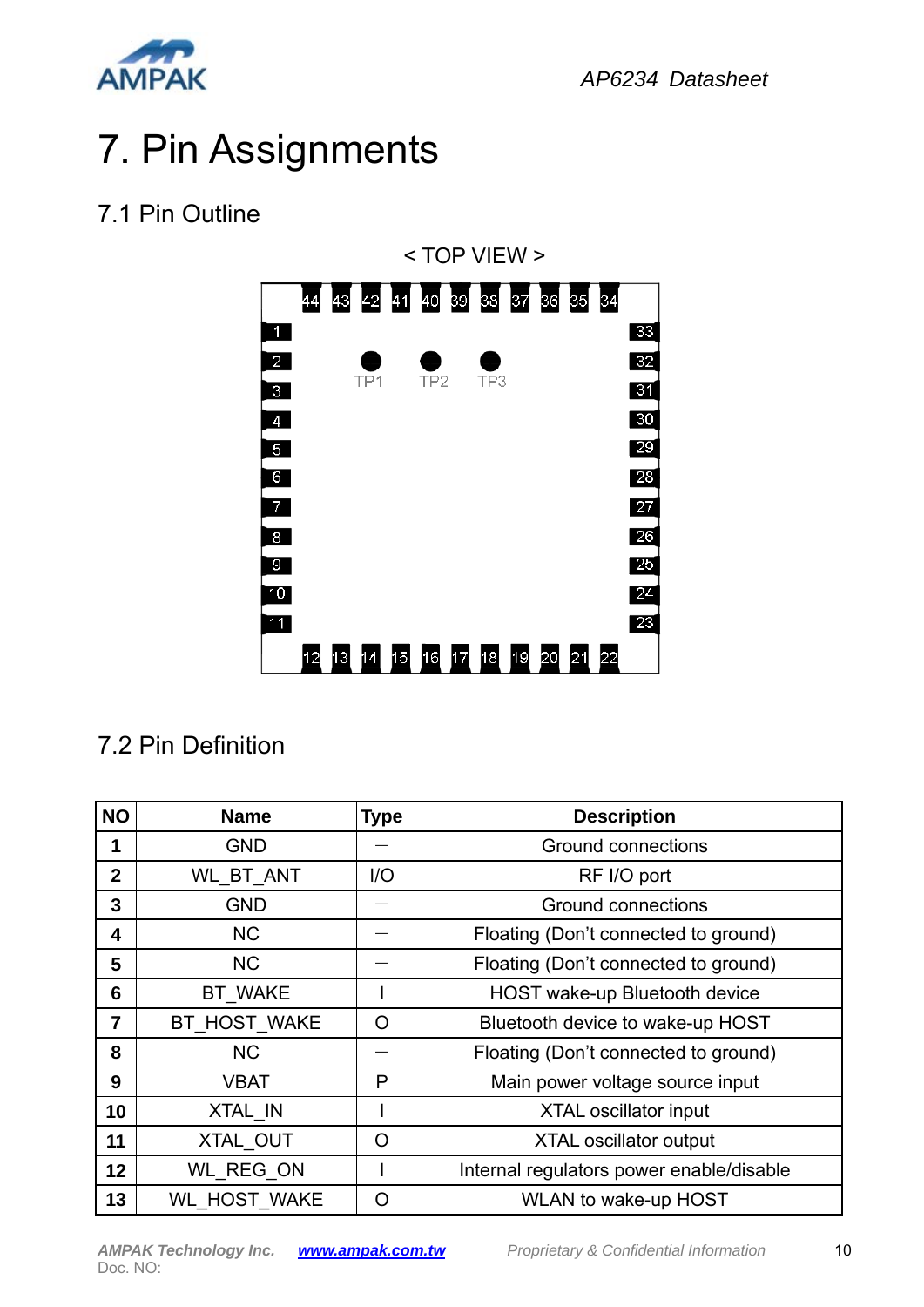

| 14 | SDIO DATA 2          | I/O                      | SDIO data line 2                             |  |  |
|----|----------------------|--------------------------|----------------------------------------------|--|--|
| 15 | SDIO_DATA_3          | I/O                      | SDIO data line 3                             |  |  |
| 16 | SDIO_DATA_CMD        | I/O                      | SDIO command line                            |  |  |
| 17 | <b>SDIO DATA CLK</b> | 1/O                      | SDIO clock line                              |  |  |
| 18 | SDIO_DATA_0          | I/O                      | SDIO data line 0                             |  |  |
| 19 | SDIO_DATA_1          | I/O                      | SDIO data line 1                             |  |  |
| 20 | <b>GND</b>           |                          | <b>Ground connections</b>                    |  |  |
| 21 | VIN_LDO_OUT          | P                        | Internal Buck voltage generation pin         |  |  |
| 22 | <b>VDDIO</b>         | P                        | I/O Voltage supply input                     |  |  |
| 23 | VIN_LDO              | P                        | Internal Buck voltage generation pin         |  |  |
| 24 | <b>LPO</b>           | 1                        | Low power oscillator clock input (32.768KHz) |  |  |
| 25 | PCM_OUT              | $\circ$                  | PCM Data output                              |  |  |
| 26 | PCM_CLK              | I/O                      | <b>PCM</b> clock                             |  |  |
| 27 | PCM IN               |                          | PCM data input                               |  |  |
| 28 | PCM_SYNC             | I/O                      | PCM sync signal                              |  |  |
| 29 | <b>NC</b>            |                          | Floating (Don't connected to ground)         |  |  |
| 30 | <b>NC</b>            |                          | Floating (Don't connected to ground)         |  |  |
| 31 | <b>GND</b>           |                          | <b>Ground connections</b>                    |  |  |
| 32 | <b>NC</b>            |                          | Floating (Don't connected to ground)         |  |  |
| 33 | <b>GND</b>           |                          | <b>Ground connections</b>                    |  |  |
| 34 | BT_RST_N             | $\overline{\phantom{a}}$ | Low asserting reset for Bluetooth core       |  |  |
| 35 | <b>NC</b>            |                          | Floating (Don't connected to ground)         |  |  |
| 36 | <b>GND</b>           |                          | <b>Ground connections</b>                    |  |  |
| 37 | <b>NC</b>            |                          | Floating (Don't connected to ground)         |  |  |
| 38 | <b>NC</b>            |                          | Floating (Don't connected to ground)         |  |  |
| 39 | <b>NC</b>            | Ľ                        | Floating (Don't connected to ground)         |  |  |
| 40 | <b>NC</b>            |                          | Floating (Don't connected to ground)         |  |  |
| 41 | UART_RTS_N           | $\overline{O}$           | <b>Bluetooth UART interface</b>              |  |  |
| 42 | <b>UART TXD</b>      | O                        | <b>Bluetooth UART interface</b>              |  |  |
| 43 | <b>UART RXD</b>      |                          | <b>Bluetooth UART interface</b>              |  |  |
| 44 | UART_CTS_N           | I                        | <b>Bluetooth UART interface</b>              |  |  |
| 45 | TP <sub>1</sub>      |                          | Floating (Don't connected to ground)         |  |  |
| 46 | TP2                  |                          | Floating (Don't connected to ground)         |  |  |
| 47 | TP3                  |                          | Floating (Don't connected to ground)         |  |  |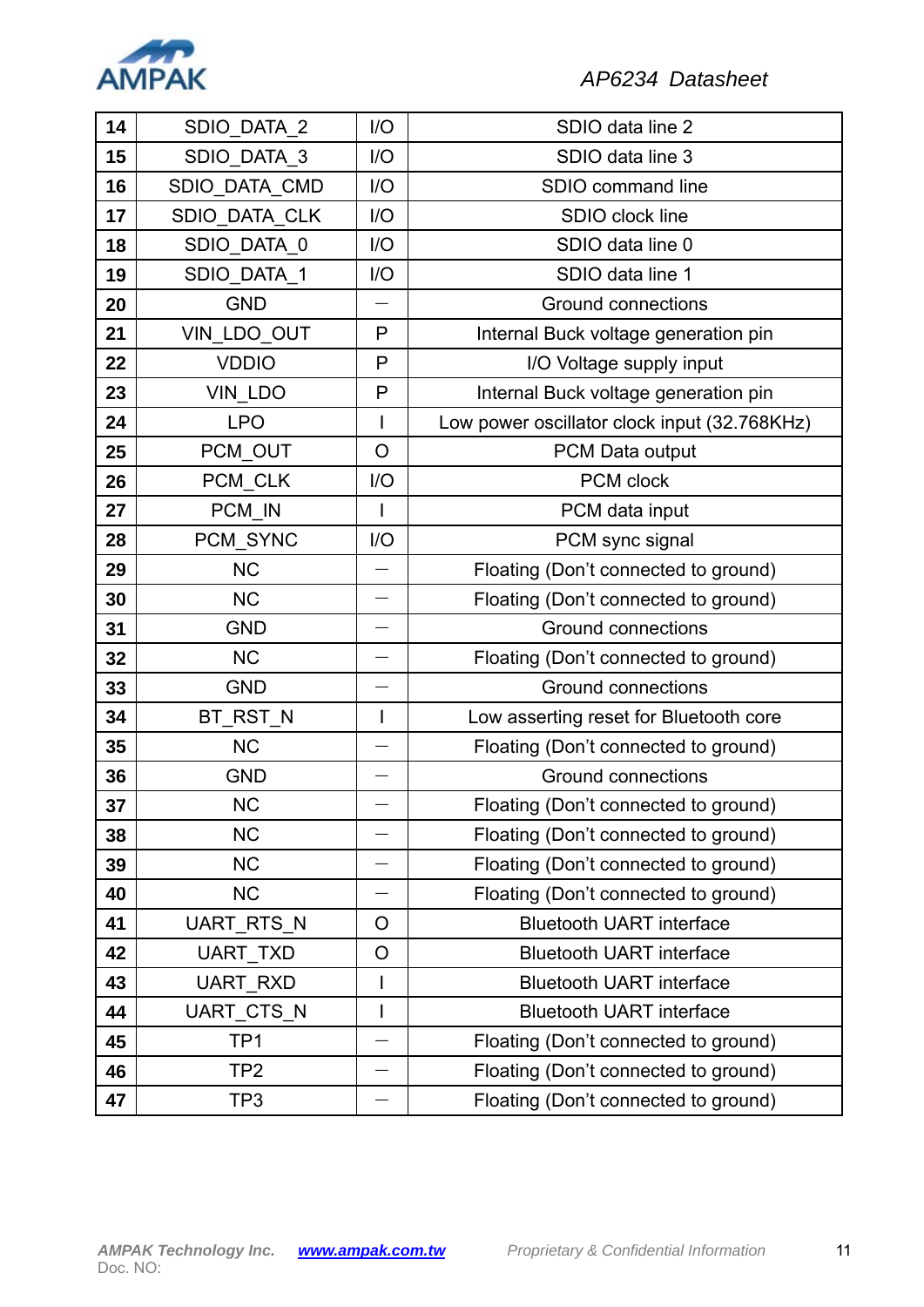

# 8. Dimensions

## 8.1 Physical Dimensions

(Unit: mm)

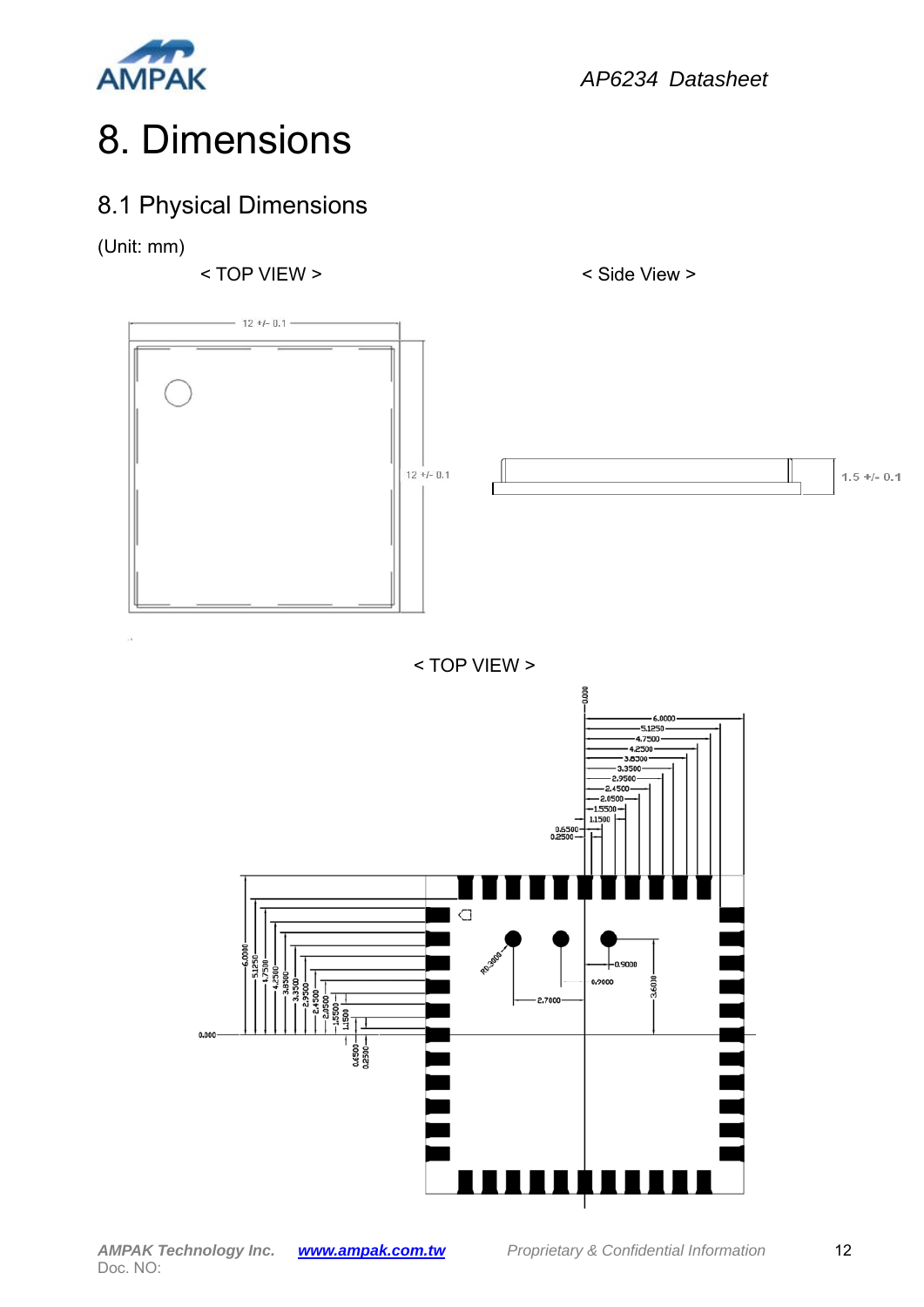

## 8.2 Layout Recommendation

(Unit: mm)



< TOP VIEW >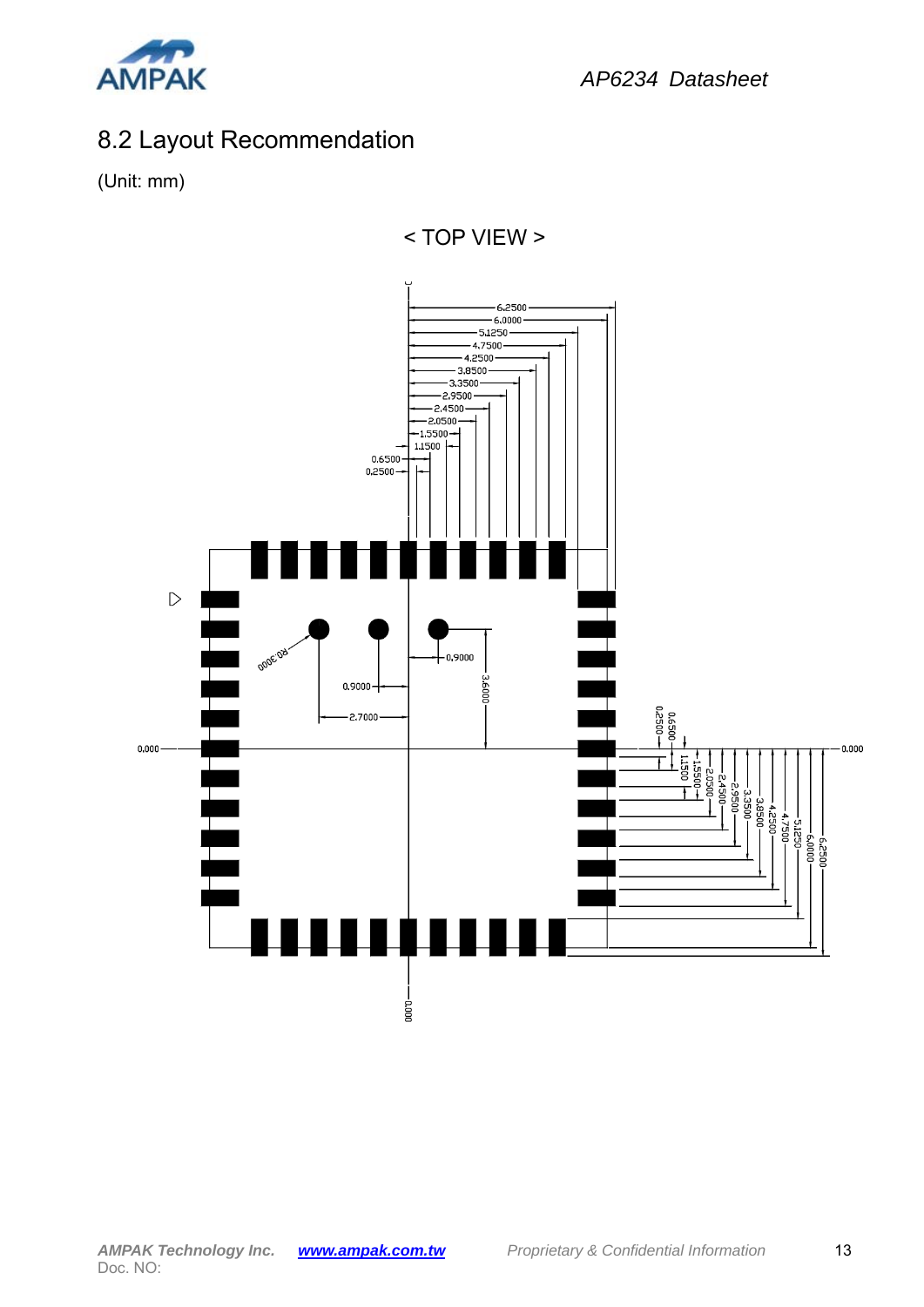

# 9. External clock reference

External LPO signal characteristics

| <b>Parameter</b>                             | <b>Specification</b> | <b>Units</b> |
|----------------------------------------------|----------------------|--------------|
| Nominal input frequency                      | 32.768               | kHz          |
| Frequency accuracy                           | $\pm 30$             | ppm          |
| Duty cycle                                   | $30 - 70$            | %            |
| Input signal amplitude                       | 400 to 1800          | $mV$ , $p-p$ |
| Signal type                                  | Square-wave          |              |
|                                              | >100k                | Ω            |
| Input impedance                              | $5$                  | рF           |
| Clock jitter (integrated over 300Hz - 15KHz) | <1                   | Hz           |
| Output high voltage                          | 0.7Vio - Vio         |              |

#### 9.1 SDIO Pin Description

The module supports SDIO version 2.0 for 4-bit modes (100 Mbps), and high speed 4-bit (50 MHz clocks – 200 Mbps). It has the ability to stop the SDIO clock and map the interrupt signal into a GPIO pin. This 'out-of-band' interrupt signal notifies the host when the WLAN device wants to turn on the SDIO interface. The ability to force the control of the gated clocks from within the WLAN chip is also provided.

- Function 0 Standard SDIO function (Max BlockSize / ByteCount = 32B)
- \* Function 1 Backplane Function to access the internal System On Chip (SOC) address space (Max BlockSize / ByteCount = 64B)
- \* Function 2 WLAN Function for efficient WLAN packet transfer through DMA (Max BlockSize/ByteCount=512B)

SDIO Pin Description

|                   | <b>SD 4-Bit Mode</b>     |  |  |
|-------------------|--------------------------|--|--|
| DATA0             | Data Line 0              |  |  |
| DATA1             | Data Line 1 or Interrupt |  |  |
| DATA <sub>2</sub> | Data Line 2 or Read Wait |  |  |
| DATA3             | Data Line 3              |  |  |
| <b>CLK</b>        | Clock                    |  |  |
| CMD               | <b>Command Line</b>      |  |  |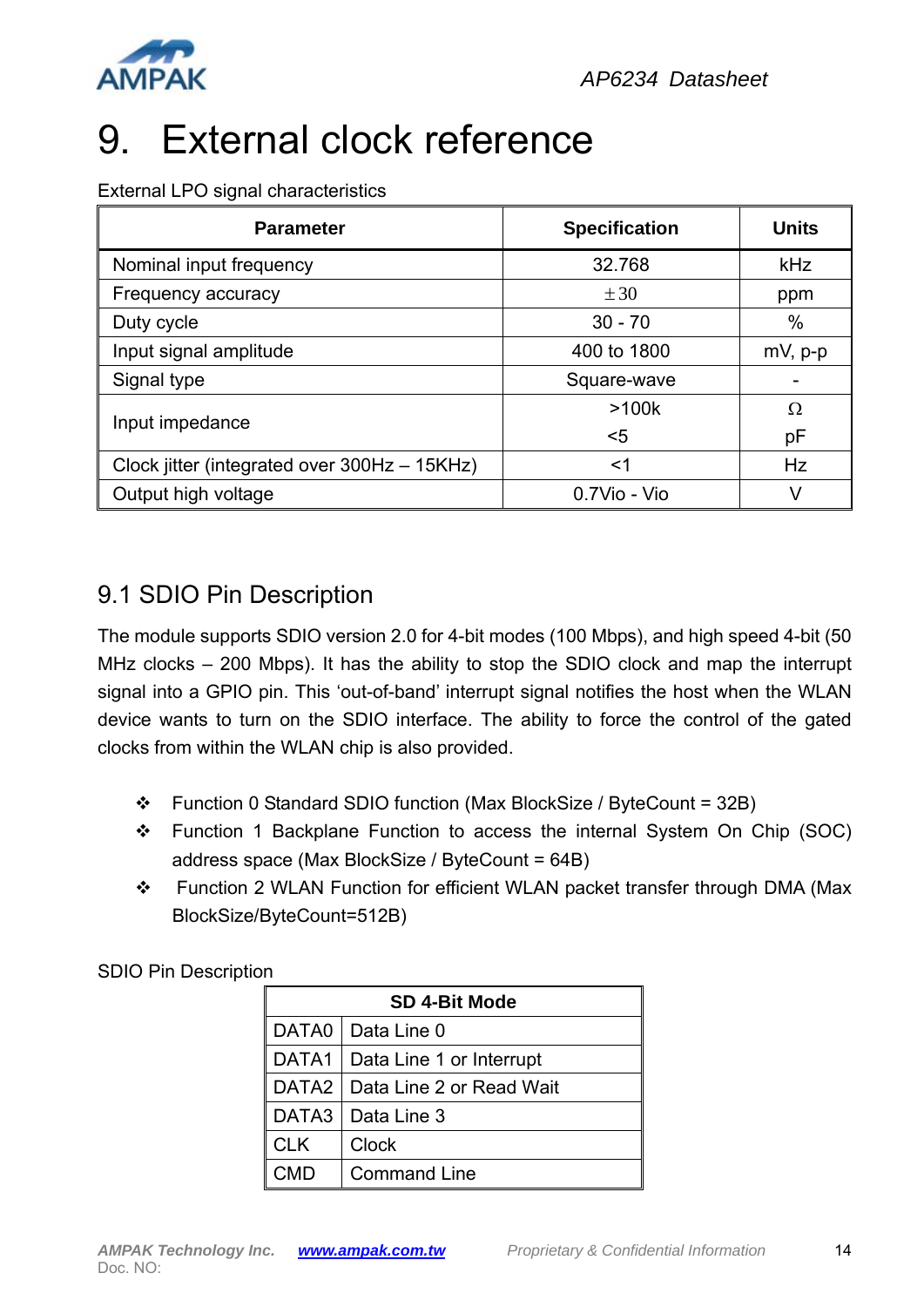

## 10. Host Interface Timing Diagram

## 10.1 Power-up Sequence Timing Diagram

The module has signals that allow the host to control power consumption by enabling or disabling the Bluetooth, WLAN and internal regulator blocks. These signals are described below.

Additionally, diagrams are provided to indicate proper sequencing of the signals for carious operating states. The timing value indicated are minimum required values: longer delays are also acceptable.

- ※ WL\_REG\_ON: Used by the PMU to power up the WLAN section. When this pin is high, the regulators are enabled and the WLAN section is out of reset. When this pin is low the WLAN section is in reset.
- ※ BT\_RST\_N: Low asserting reset for Bluetooth only. This pin has no effect on WLAN and does not control any PMU functions. This pin must be driven high or low (not left floating).



#### WLAN=ON, Bluetooth=ON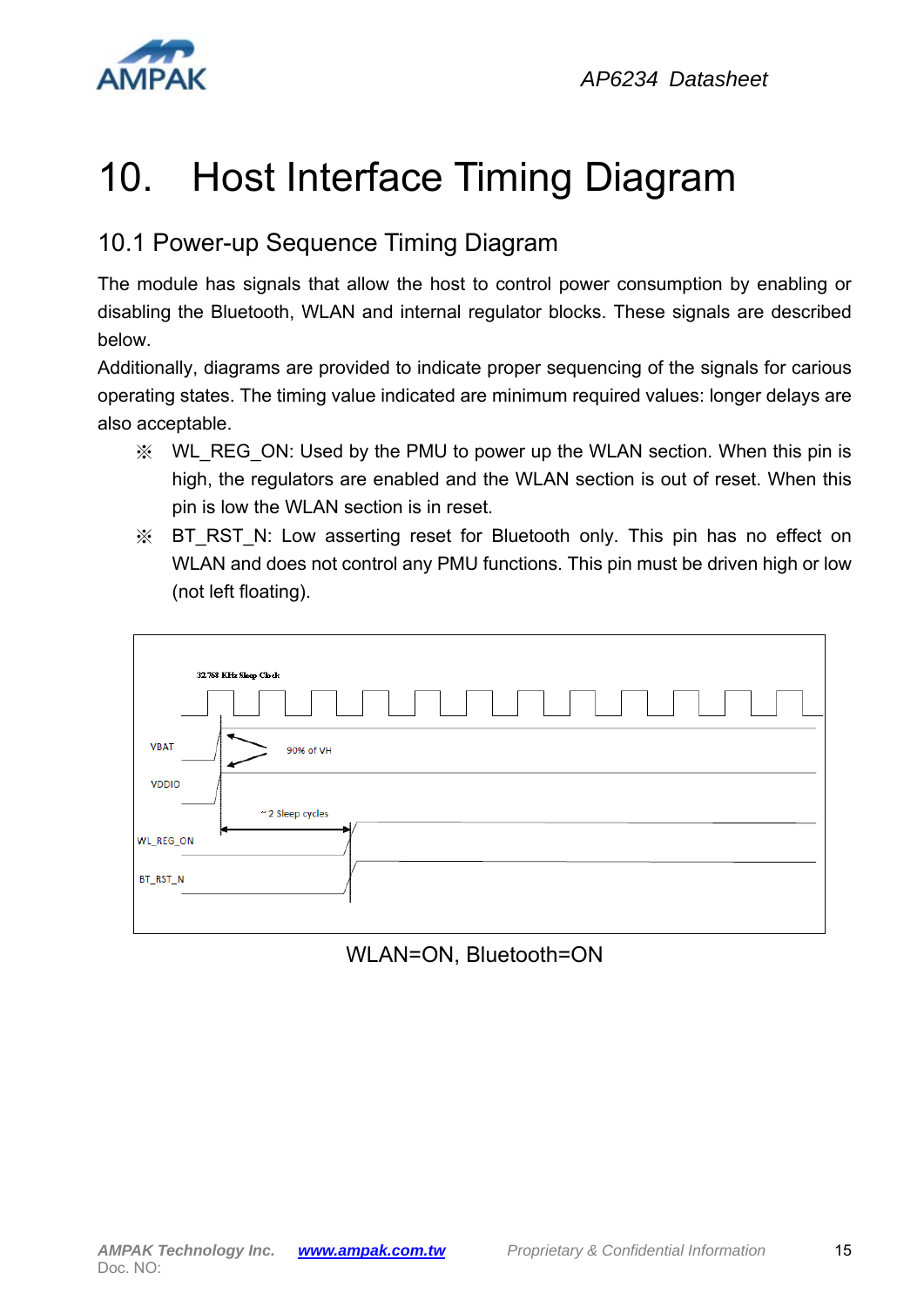

| 32.768 KHz Sleep Clock |  |
|------------------------|--|
| .<br>$\mathbb{R}^n$    |  |
| <b>VBAT</b>            |  |
| <b>VDDIO</b>           |  |
| <b>WL_REG_ON</b>       |  |
| BT_RST_N               |  |
|                        |  |

# 32.768 KHz Sleep Clock

WLAN=OFF, Bluetooth=OFF



#### WLAN=ON, Bluetooth=OFF



#### WLAN=OFF, Bluetooth=ON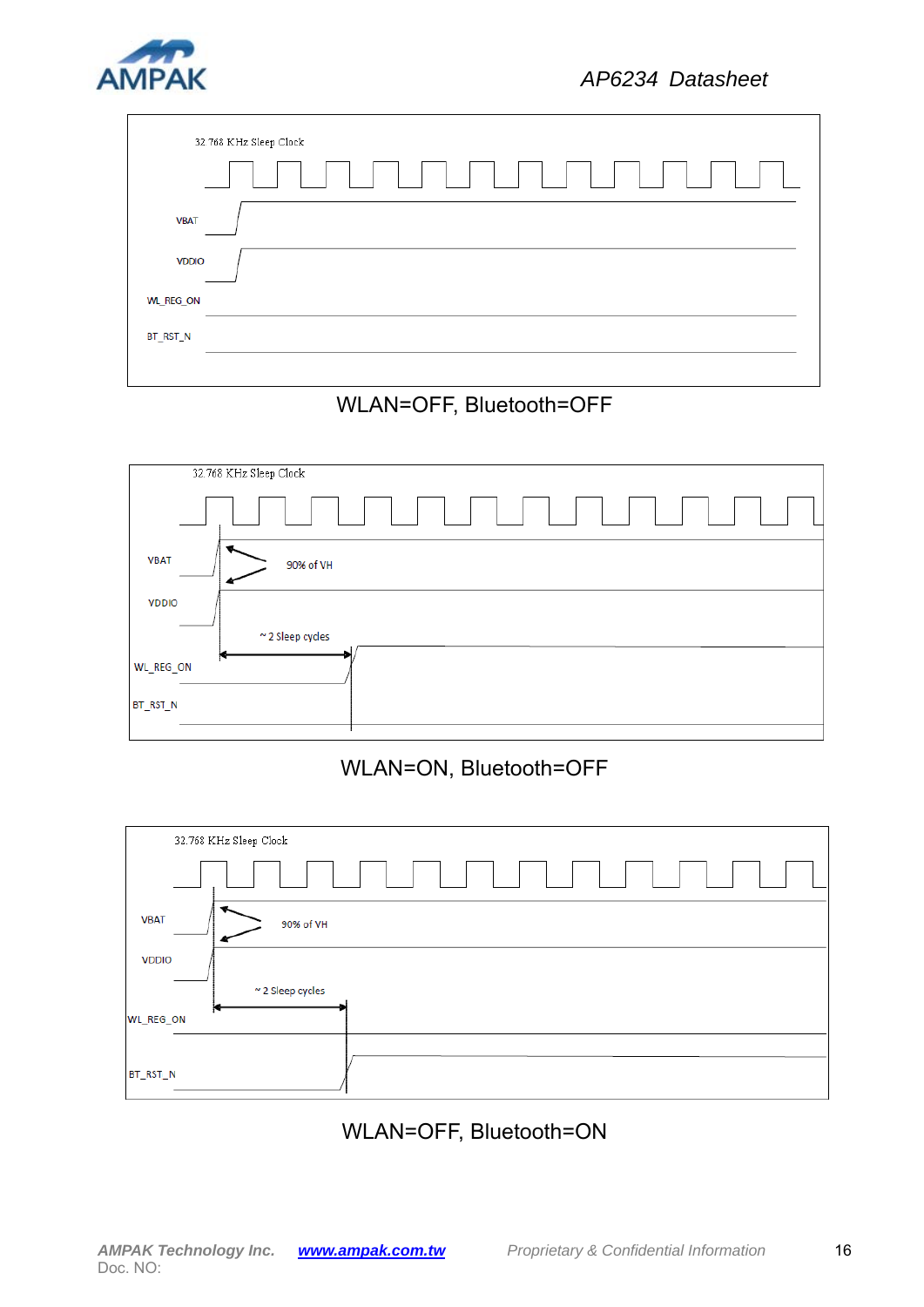## 10.2 SDIO Default Mode Timing Diagram



| <b>Parameter</b>                                                         | <b>Symbol</b> | <b>Minimum</b> | <b>Typical</b>           | <b>Maximum</b>           | Unit |
|--------------------------------------------------------------------------|---------------|----------------|--------------------------|--------------------------|------|
| SDIO CLK (All values are refferred to minimum VIH and maximum VIL $^b$ ) |               |                |                          |                          |      |
| Frequency-Data Transfer mode                                             | fPP           | 0              |                          | 25                       | MHz  |
| Frequency-Identification mode                                            | fOD           | 0              | ۰                        | 400                      | kHz  |
| Clock low time                                                           | tWL           | 10             | ۰                        | ۰                        | ns   |
| Clock high time                                                          | tWH           | 10             |                          | $\overline{\phantom{a}}$ | ns   |
| Clock rise time                                                          | tTLH          | ۰              |                          | 10                       | ns   |
| Clock low time                                                           | tTHL          | $\blacksquare$ | $\overline{\phantom{0}}$ | 10                       | ns   |
| <b>Inputs: CMD, DAT (referenced to CLK)</b>                              |               |                |                          |                          |      |
| Input setup time                                                         | tISU          | 5              | -                        | $\overline{\phantom{0}}$ | ns   |
| Input hold time                                                          | tlH           | 5              | ۰                        | $\overline{a}$           | ns   |
| <b>Outputs: CMD, DAT (referenced to CLK)</b>                             |               |                |                          |                          |      |
| Output delay time - Data Transfer mode                                   | tODLY         | 0              |                          | 14                       | ns   |
| Output delay time - Identification mode                                  | tODLY         | 0              |                          | 50                       | ns   |

a. Timing is based on CL ≤ 40pF load on CMD and Data.

b. min(Vih) =  $0.7 \times$  VDDIO and max(ViI) =  $0.2 \times$  VDDIO.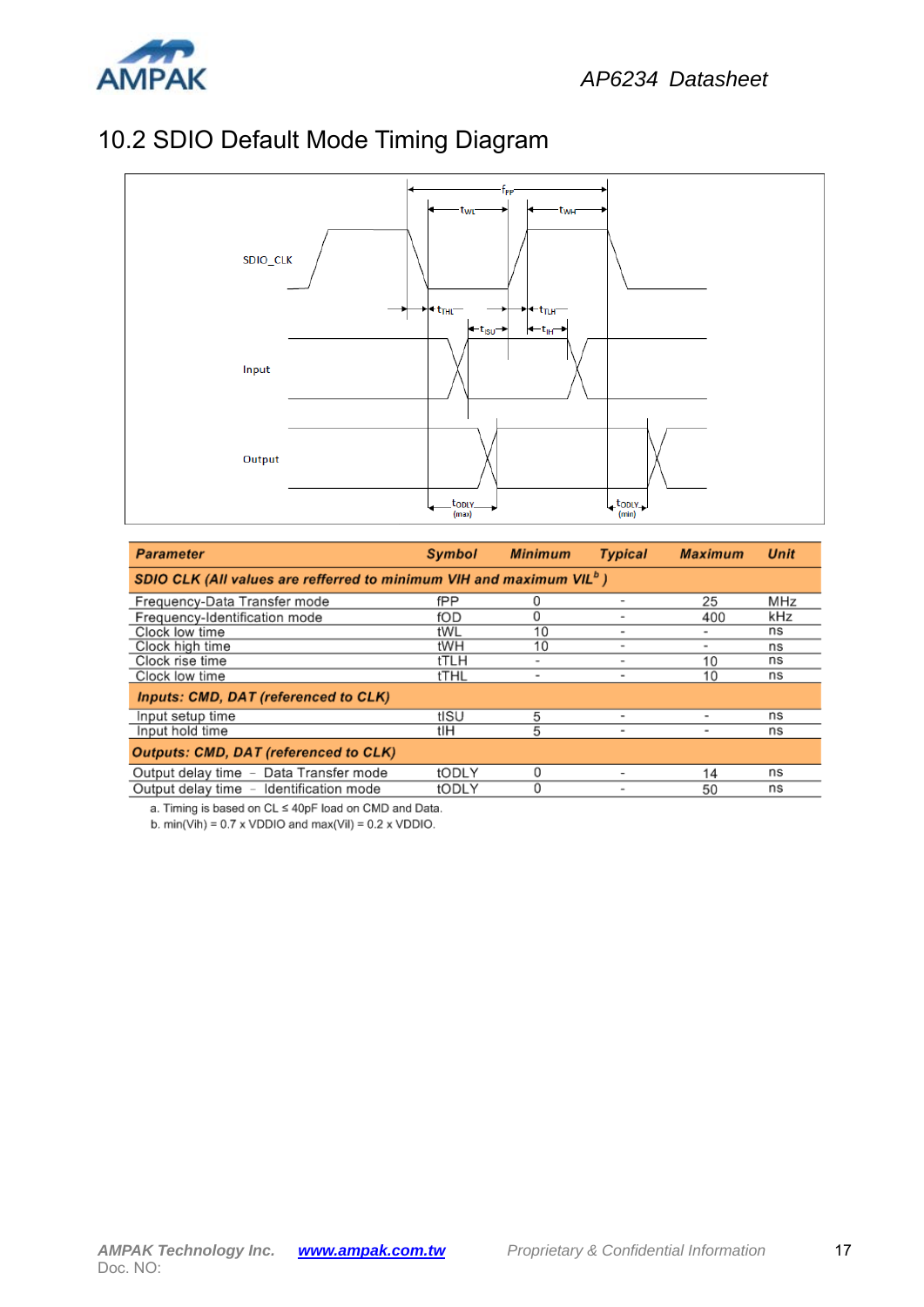

#### 10.3 SDIO High Speed Mode Timing Diagram



| <b>Parameter</b>                                                                 | Symbol | <b>Minimum</b> | <b>Typical</b> | <b>Maximum</b>           | <b>Unit</b> |
|----------------------------------------------------------------------------------|--------|----------------|----------------|--------------------------|-------------|
| SDIO CLK (All values are refferred to minimum VIH and maximum VIL <sup>o</sup> ) |        |                |                |                          |             |
| Frequency-Data Transfer mode                                                     | fPP    | 0              |                | 50                       | MHz         |
| Frequency-Identification mode                                                    | fOD    | 0              |                | 400                      | kHz         |
| Clock low time                                                                   | tWL    |                | ۰              |                          | ns          |
| Clock high time                                                                  | tWH    |                | $\blacksquare$ | ۰                        | ns          |
| Clock rise time                                                                  | tTLH   |                |                | 3                        | ns          |
| Clock low time                                                                   | tTHL   | ۰              | ۰              | 3                        | ns          |
| Inputs: CMD, DAT (referenced to CLK)                                             |        |                |                |                          |             |
| Input setup time                                                                 | tISU   | 6              |                |                          | ns          |
| Input hold time                                                                  | tlH    | 2              |                | $\overline{\phantom{a}}$ | ns          |
| <b>Outputs: CMD, DAT (referenced to CLK)</b>                                     |        |                |                |                          |             |
| Output delay time - Data Transfer mode                                           | tODLY  |                |                | 14                       | ns          |
| Output hold time                                                                 | tOH    | 2.5            |                |                          | ns          |
| Total system capacitance (each line)                                             | СL     | ۰              |                | 40                       | рF          |

a. Timing is based on CL ≤ 40pF load on CMD and Data.

b.  $min(Vih) = 0.7 \times VDDIO$  and  $max(Vil) = 0.2 \times VDDIO$ .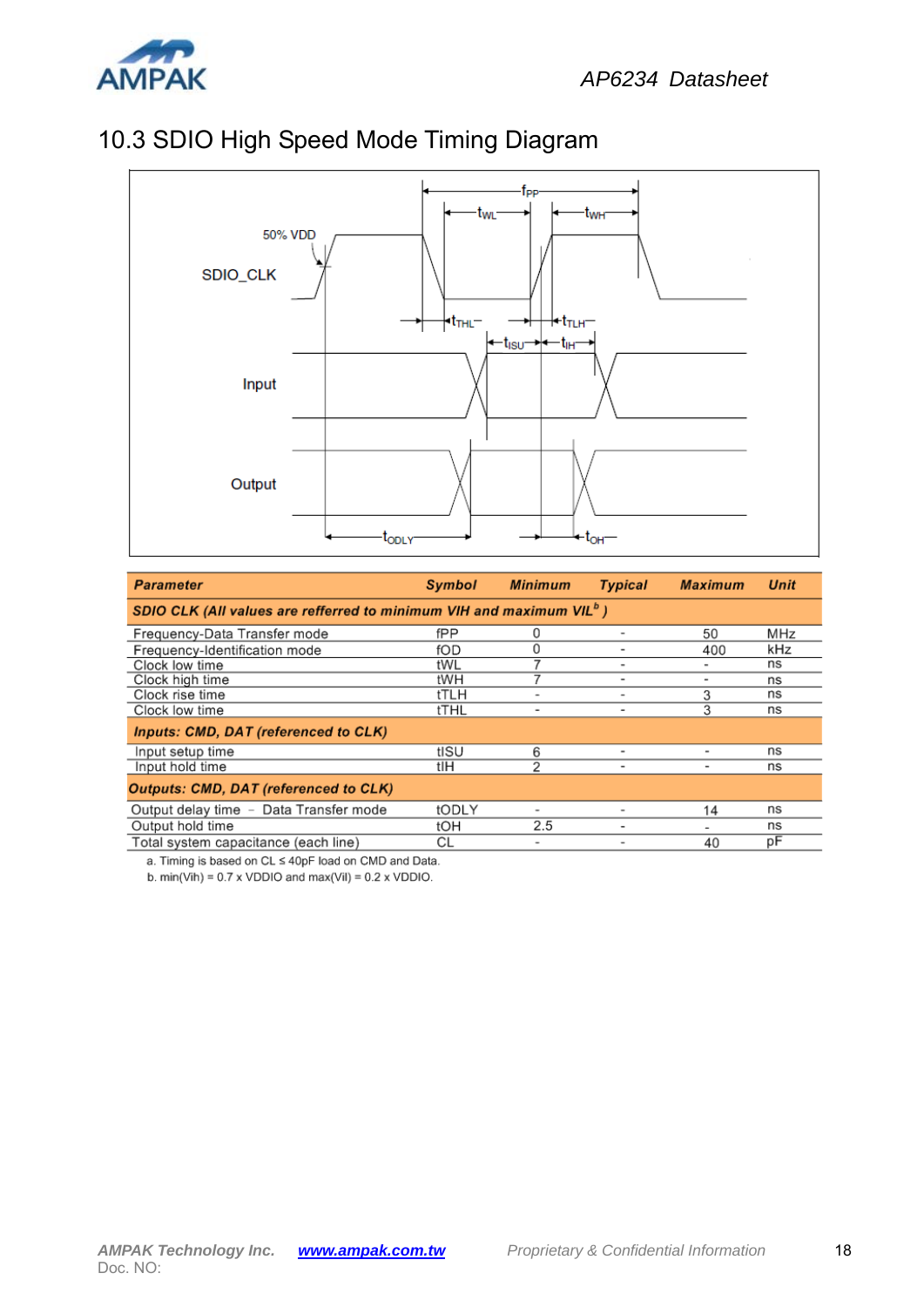

## 11. Recommended Reflow Profile

Referred to IPC/JEDEC standard. Peak Temperature : <250°C Number of Times :  $\leq$ 2 times

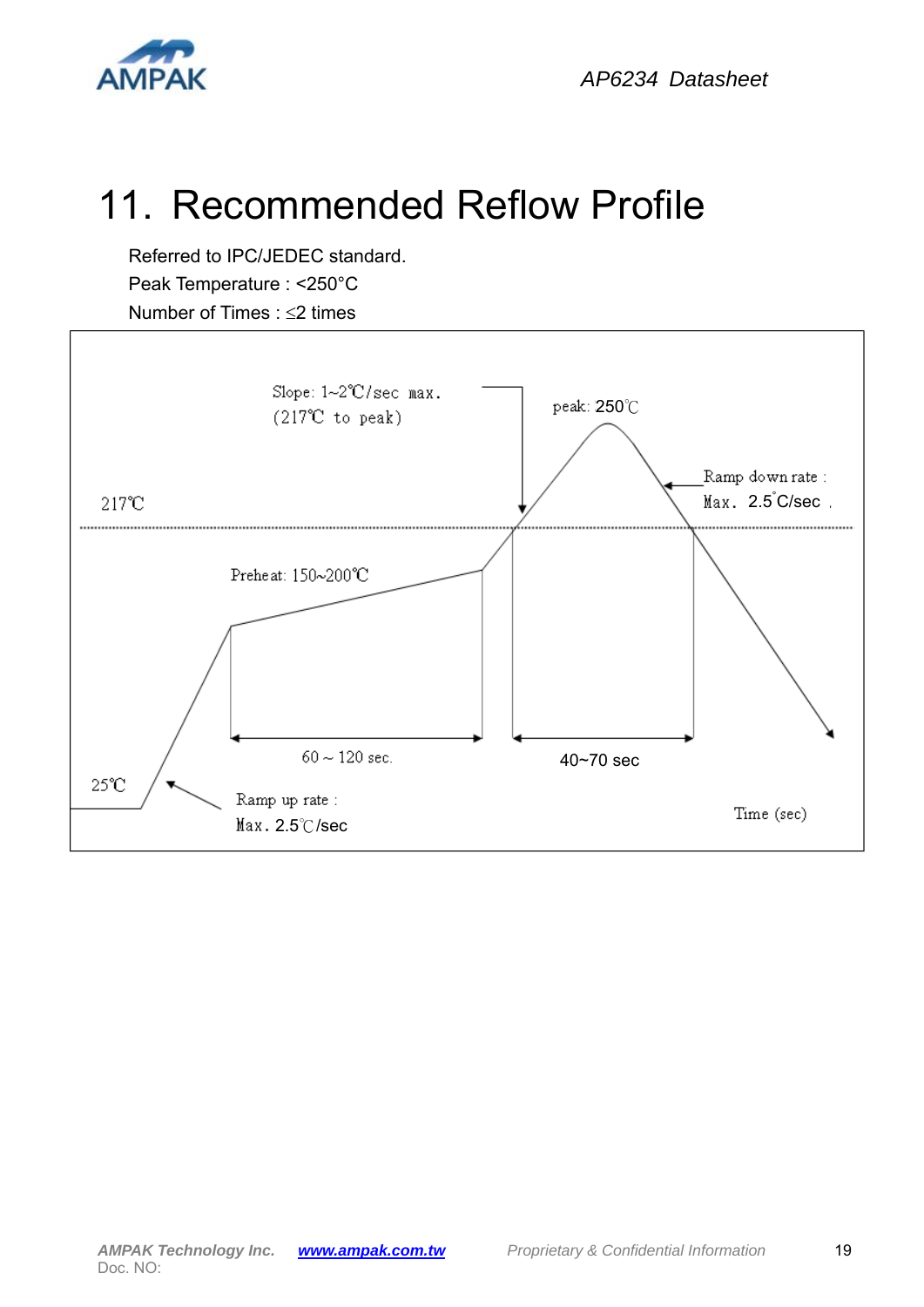

# 12. Package Information

#### 12.1Label

Label  $A \rightarrow$  Anti-static and humidity notice



Label  $C \rightarrow$  Inner box label.

| PKG S/N:  |                                             |
|-----------|---------------------------------------------|
| Model:    | XXXXXXXXXXX                                 |
| P/N :     | 99P-W01-0048R                               |
| Qty :     | <u> HELLEH LEHEN ER</u><br>1500             |
|           | Date Code :                        <br>1205 |
| Lot Code: | <b>T0C102B</b>                              |

Label  $D \rightarrow$  Carton box label.

| AMPAK Technology                                              |
|---------------------------------------------------------------|
| Model Name: 副副團訓訓訓<br>XXXXXXXXXXX                             |
| Part No : <b>BUILD IN BUILD AND THE REAL</b><br>99P-W01-0048R |
| Quantity: <b>IIIIIIIIIIIII</b><br>7500 еа                     |
| Lot D/C : BUILDINGULL<br>20081000033                          |
| Manufacture: WEBBBWHH<br>2012/02/22                           |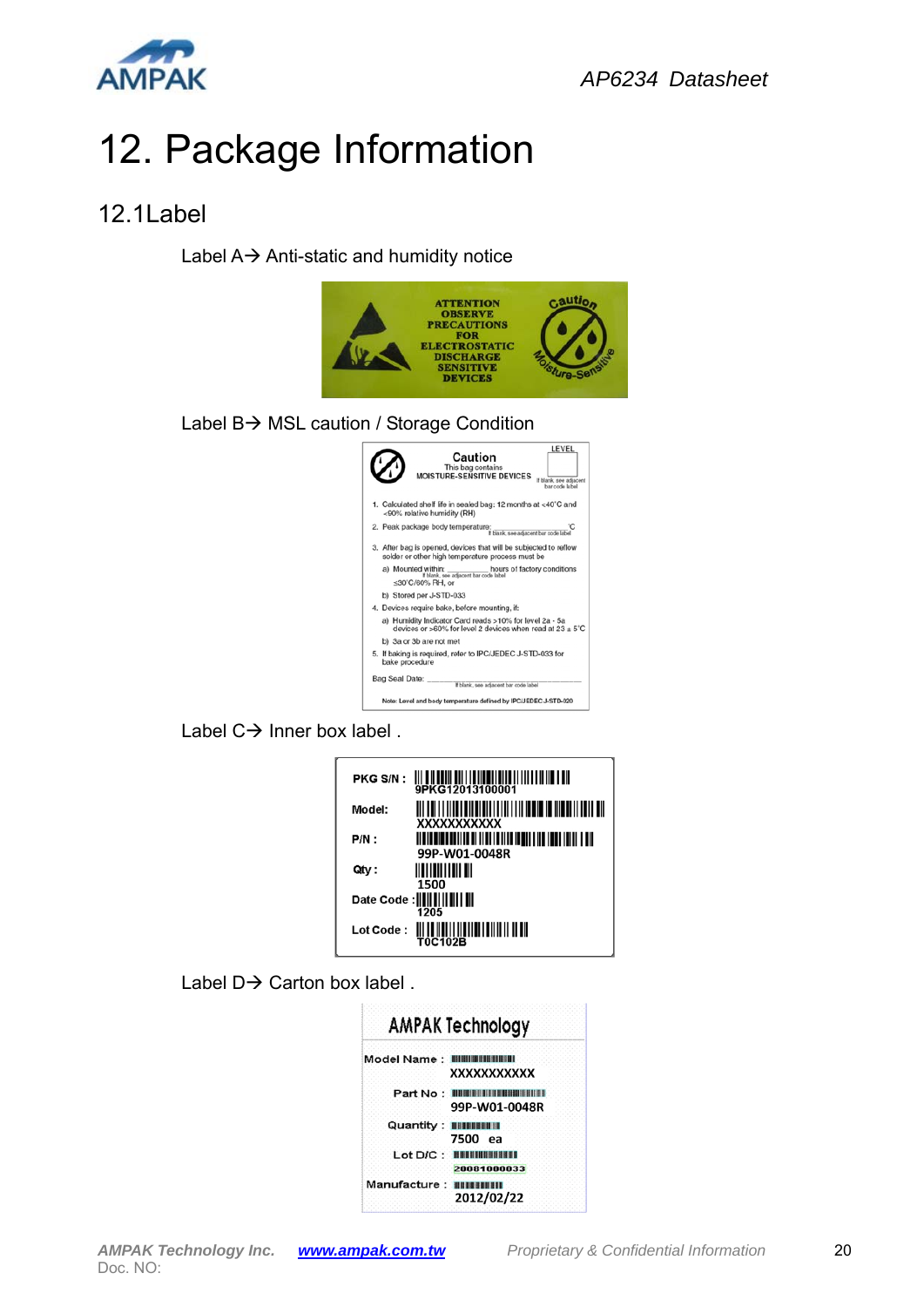

#### 12.2 Dimension



| W   | 24.00±0.30      |
|-----|-----------------|
| AŪ  | 12.30±0.10      |
| ВO  | 12.30±0.10      |
| КO  | 1.80±0.10       |
| E   | $1.75 \pm 0.10$ |
| F   | 11.50±0.10      |
| РO  | $4.00 \pm 0.10$ |
| Р1  | 16,00±0.10      |
| P2  | $2.00 \pm 0.10$ |
| IJO | 1.50.           |
| D1  | ø1.50MIN        |

- 1. 10 sprocket hole pitch cumulative tolerance  $\pm 0.20$ .
- 2. Carrier camber is within 1 mm in 250 mm.
- 3. Material : Black Conductive Polystyrene Alloy.
- 4. All dimensions meet EIA-481-D requirements.
- 5. Thickness: 0.30±0.05mm.
- 6. Packing length per 22" reel: 98.5 Meters.(1:3)
- 7. Component load per 13" reel : 1500 pcs.



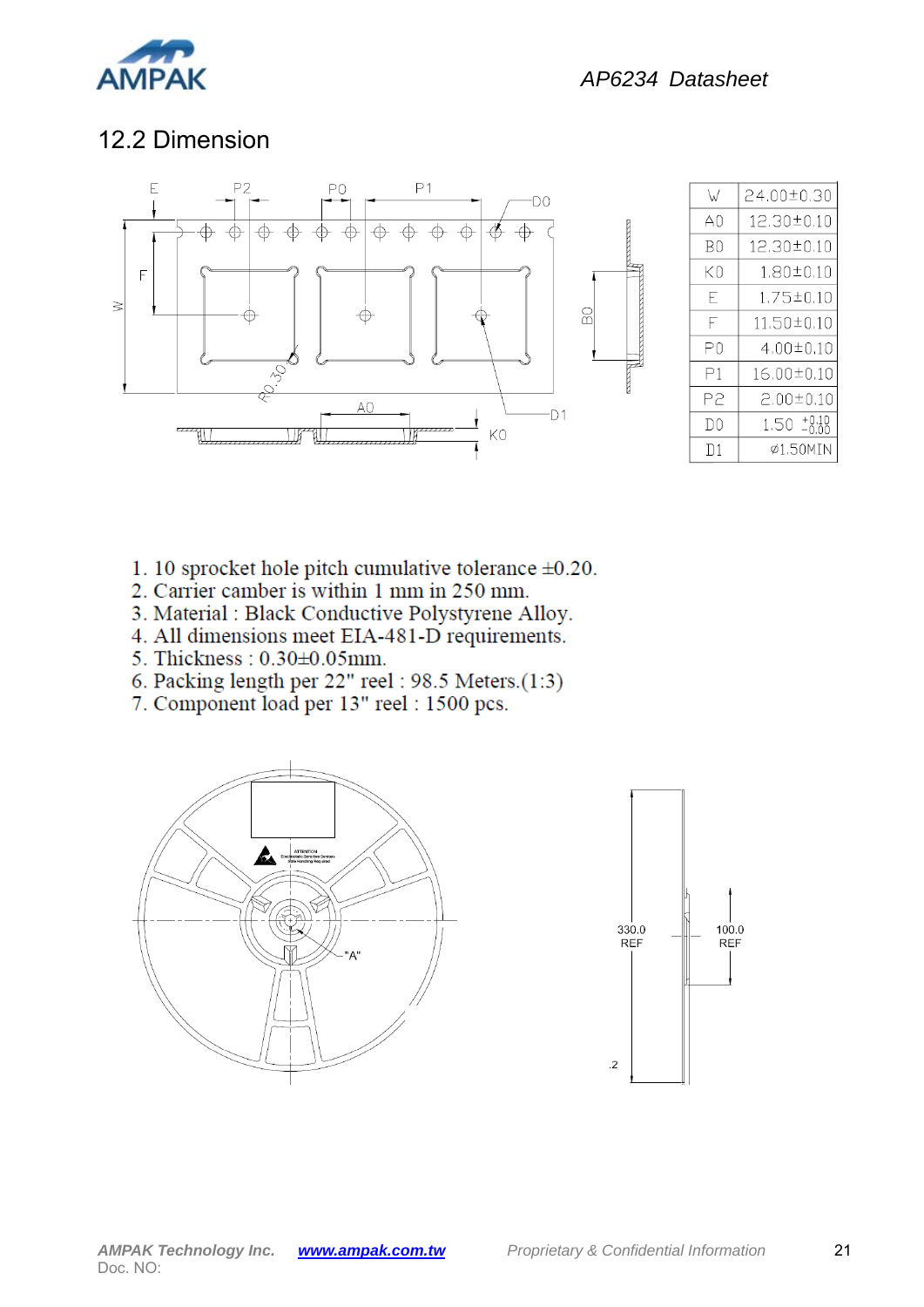